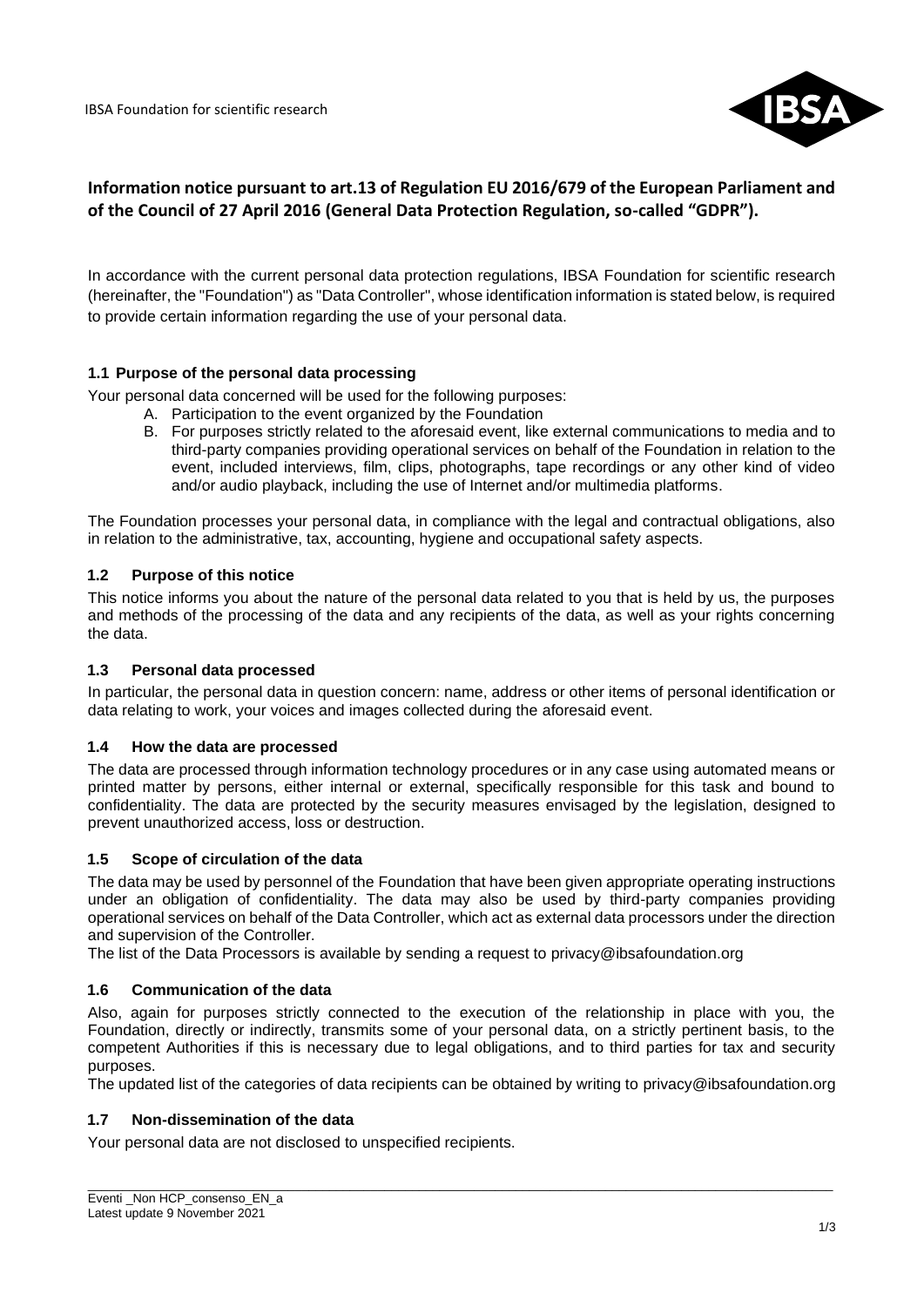IBSA Foundation for scientific research



### **1.8 Transfer of the data abroad**

In accordance with the laws and regulations that we are subject to, your personal data may be communicated and/or transferred to organizations located in other countries – either in the EU countries or outside EU. With regard to the possible transfer of the Data to third countries outside Switzerland and EU, including countries that may not provide the same level of protection envisaged by the applicable legislation, we inform you that the transfer of data abroad is subject to specific guarantees for the protection of personal data through the adoption of standard contractual clauses.

### **1.9 Nature of the provision of the personal data**

The provision of the data for the purposes specified under paragraph 1.1 A. and 1.1 B. of this notice of information is optional but necessary for your participation to the aforecited event. Refusal to provide the data will make it impossible for the Data Controller to grant your participation to the event.

### **1.10 Consent**

We inform you that for the data processing referred to above paragraph 1.1 A. and B. your consent is strictly necessary for the aforesaid purposes. Refusal to provide your consent will make it impossible for you to participate to the aforecited event.

### **1.11 How long the data are kept**

The data will be kept for the time strictly necessary for the accomplishment of the purposes set out in this notice and in any event up to the statutory and legal time limit in compliance with the rights and the resulting obligations.

### **1.12 Data Controller**

The Controller is the Foundation IBSA Institut Biochimique SA, with registered office in Via del Piano, 29 – 6925 Collina d'Oro, Switzerland.

### **1.13 Rights of the data subject**

In relation to the processing of your personal data, you have the right to be informed at any time about your data held by the Controller and how they are used. You also have the right to have the data updated, corrected or erased, to request their portability or restriction of processing, in the cases provided for by law, and to object to the processing of the data unless the Controller has a legitimate interest in the data. To exercise your rights and to obtain more detailed information about the persons or categories of persons to whom the data are communicated and/or transferred or who become aware of the data as controllers or processors, you can contact us:

- by e-mail, at: privacy@ibsafoundation.org

- by post, at: IBSA Foundation for scientific research, Via del Piano, 29 – 6926 Collina d'Oro, Switzerland. Lastly, we remind you that you have the right to lodge a complaint with the Personal Data Protection Authority if you consider that your rights have not been respected or that you have not received a response to your requests in accordance with the law.

\_\_\_\_\_\_\_\_\_\_\_\_\_\_\_\_\_\_\_\_\_\_\_\_\_\_\_\_\_\_\_\_\_\_\_\_\_\_\_\_\_\_\_\_\_\_\_\_\_\_\_\_\_\_\_\_\_\_\_\_\_\_\_\_\_\_\_\_\_\_\_\_\_\_\_\_\_\_\_\_\_\_\_\_\_\_\_\_\_\_\_\_\_\_\_\_\_\_\_\_\_\_\_\_\_\_\_\_